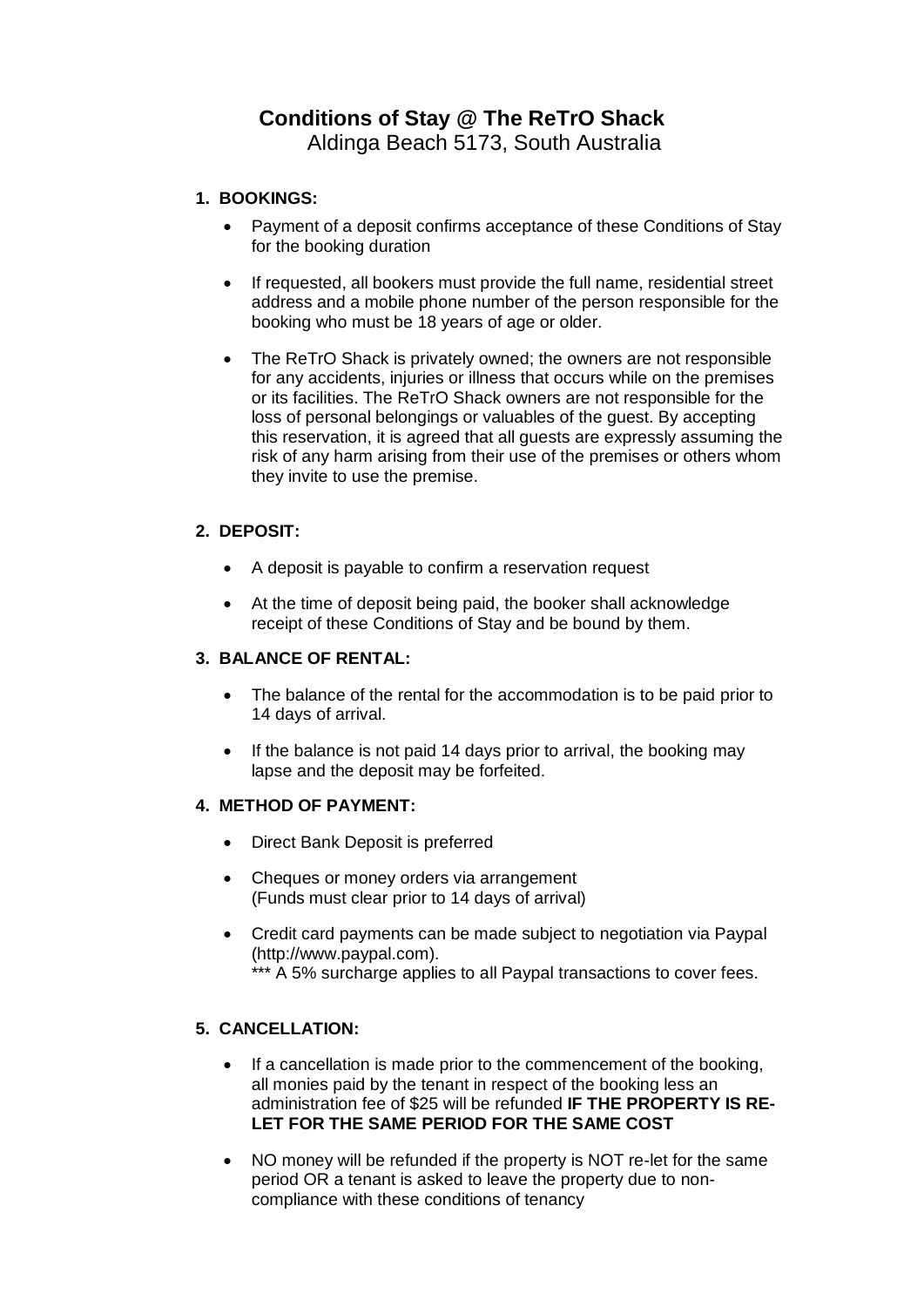## **6. SECURITY BOND:**

- A security bond of at least \$200 is required via direct bank deposit in addition to all accommodation charges to cover any potential costs for any breakages, repairs and/or extra cleaning.
- The security bond will be returned within 7 calendar days of departure into the tenants nominated bank account, less any cleaning or repair costs.
- If repair and/or cleaning costs exceed the bond amount, the tenant will be liable for all costs incurred.

# **7. OCCUPANCY:**

- The tenant acknowledges that the The ReTrO Shack is for private holiday use and NOT for commercial purposes (including photography shoots), parties, receptions or the like.
- The tenant shall not permit more persons to stay over night in the property other than the number of persons booked on the date of reservation.
- The tenant shall not permit a tent, annexe, caravan or other temporary accommodation at the property during the tenancy without seeking prior permission
- The tenant must keep the property and all furnishings in good order

## **8. CATS & DOGS:**

- All cats & dogs staying at The ReTrO Shack must be up to date with all vaccinations, worming & flea treatments.
- All pet waste must be collected, bagged and placed in the outside domestic waste bin prior to departure.
- Cats & dogs must have access to fresh water and shade at all times.
- It is essential that at all times dog owners abide by all pertinent laws regarding dog control.
- Dogs with barking problems are not welcome at The ReTrO Shack and complaints from neighbours will be actioned appropriately
- Pets must not be left unattended at The Retro Shack
- Pets must not cause damage to premises or furnishings. If damages are caused, the cost of the damage may be deducted from the security bond
- The ReTrO Shack owners assumes no responsibility for illness or injury that may incur to pets or humans while on the premises

## **8. KEYS:**

• Tenants may enter the property after 2:00pm on the day the stay commences and must vacate the property before 10:00am on the day